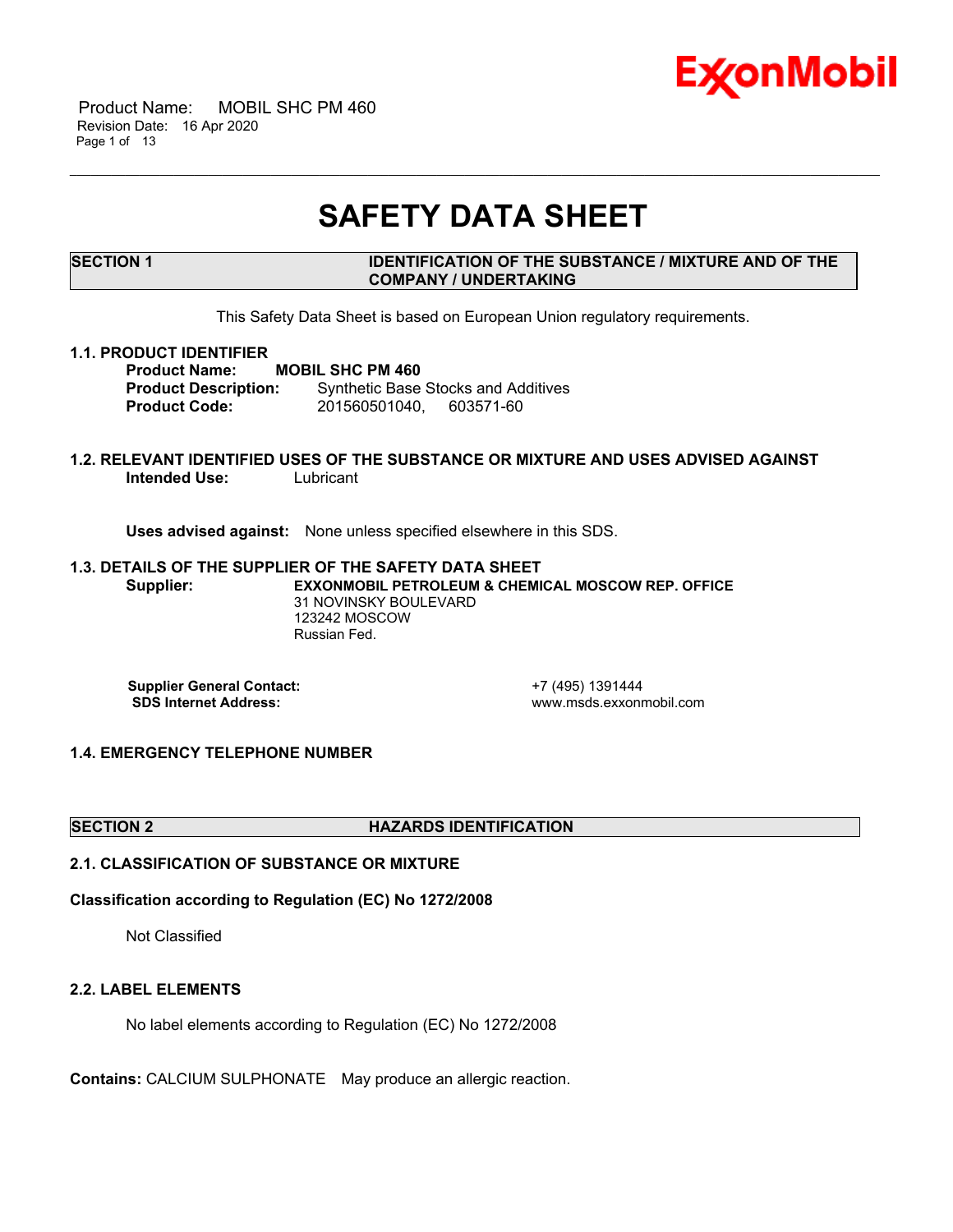

 Product Name: MOBIL SHC PM 460 Revision Date: 16 Apr 2020 Page 2 of 13

# **2.3. OTHER HAZARDS**

# **Physical / Chemical Hazards:**

No significant hazards.

#### **Health Hazards:**

High-pressure injection under skin may cause serious damage. Excessive exposure may result in eye, skin, or respiratory irritation.

\_\_\_\_\_\_\_\_\_\_\_\_\_\_\_\_\_\_\_\_\_\_\_\_\_\_\_\_\_\_\_\_\_\_\_\_\_\_\_\_\_\_\_\_\_\_\_\_\_\_\_\_\_\_\_\_\_\_\_\_\_\_\_\_\_\_\_\_\_\_\_\_\_\_\_\_\_\_\_\_\_\_\_\_\_\_\_\_\_\_\_\_\_\_\_\_\_\_\_\_\_\_\_\_\_\_\_\_\_\_\_\_\_\_\_\_\_

#### **Environmental Hazards:**

No significant hazards. Material does not meet the criteria for PBT or vPvB in accordance with REACH Annex XIII.

# **SECTION 3 COMPOSITION / INFORMATION ON INGREDIENTS**

**3.1. SUBSTANCES** Not Applicable. This material is regulated as a mixture.

#### **3.2. MIXTURES**

This material is defined as a mixture.

### **Reportable hazardous substance(s) complying with the classification criteria and/or with an exposure limit (OEL)**

| <b>Name</b>                                                             | CAS#       | EC#       | <b>Registration#</b> | <b>Concentration</b> | <b>GHS/CLP</b><br>classification                                                                     |
|-------------------------------------------------------------------------|------------|-----------|----------------------|----------------------|------------------------------------------------------------------------------------------------------|
| BENZENE, MONO-C15-36-BRANCHED<br>ALKYL DERIVS C24-RICH                  | 90171-05-4 | 290-544-7 | <b>NE</b>            | $20 - 530%$          | Aquatic Chronic 4 H413                                                                               |
| CALCIUM BIS(DI C8-C10, BRANCHED, C9<br>RICH, ALKYLNAPTHALENESULPHONATE) | 57855-77-3 | 939-717-7 | 01-2119980985-16     | $0.1 - 5.1\%$        | Skin Irrit. 2 H315.<br>Eye Irrit. 2 H319,<br>Skin Sens. 1 H317                                       |
| Distillates (petroleum), hydrotreated heavy<br>paraffinic               | 64742-54-7 | 265-157-1 | 01-2119484627-25     | $1 - 5\%$            | Asp. Tox. 1 H304                                                                                     |
| <b>TRIS (METHYLPHENYL) PHOSPHATE</b>                                    | 1330-78-5  | 215-548-8 | 01-2119531335-46     | $0.1 - 5.1\%$        | Aguatic Acute 1 H400 (M<br>factor 1).<br>Aquatic Chronic 1 H410<br>$(M factor 1)$ ,<br>Repr. 2 H361f |

Note - any classification in brackets is a GHS building block that was not adopted by the EU in the CLP regulation (No 1272/2008) and therefore is not applicable in the EU or in non-EU countries which have implemented the CLP regulation and is shown for informational purposes only.

\* All concentrations are percent by weight unless ingredient is a gas. Gas concentrations are in percent by volume.

Note: See SDS Section 16 for full text of hazard statements.

**SECTION 4 FIRST AID MEASURES**

# **4.1. DESCRIPTION OF FIRST AID MEASURES**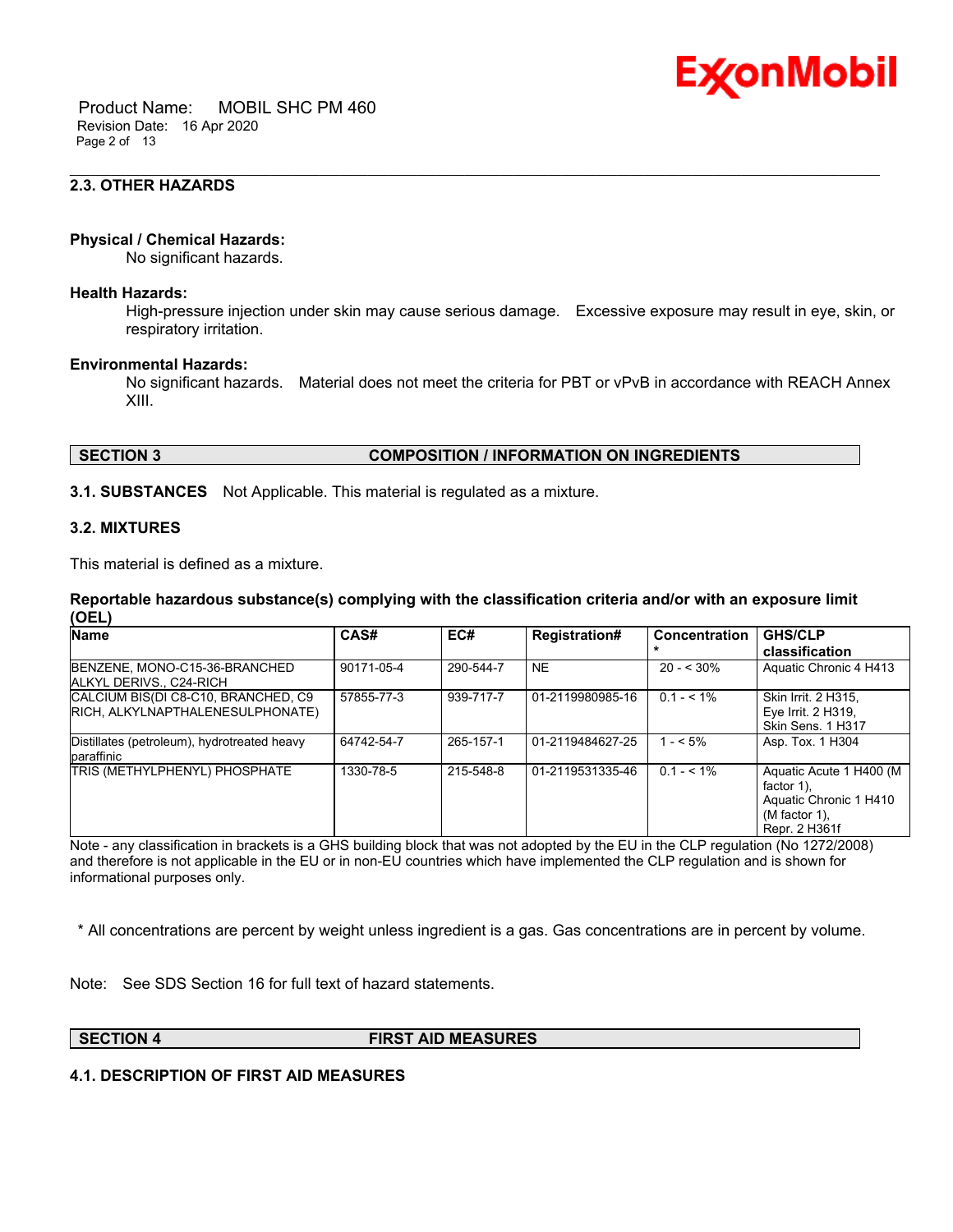

 Product Name: MOBIL SHC PM 460 Revision Date: 16 Apr 2020 Page 3 of 13

### **INHALATION**

 Immediately remove from further exposure. Get immediate medical assistance. For those providing assistance, avoid exposure to yourself or others. Use adequate respiratory protection. Give supplemental oxygen, if available. If breathing has stopped, assist ventilation with a mechanical device.

\_\_\_\_\_\_\_\_\_\_\_\_\_\_\_\_\_\_\_\_\_\_\_\_\_\_\_\_\_\_\_\_\_\_\_\_\_\_\_\_\_\_\_\_\_\_\_\_\_\_\_\_\_\_\_\_\_\_\_\_\_\_\_\_\_\_\_\_\_\_\_\_\_\_\_\_\_\_\_\_\_\_\_\_\_\_\_\_\_\_\_\_\_\_\_\_\_\_\_\_\_\_\_\_\_\_\_\_\_\_\_\_\_\_\_\_\_

#### **SKIN CONTACT**

Wash contact areas with soap and water. Remove contaminated clothing. Launder contaminated clothing before reuse. If product is injected into or under the skin, or into any part of the body, regardless of the appearance of the wound or its size, the individual should be evaluated immediately by a physician as a surgical emergency. Even though initial symptoms from high pressure injection may be minimal or absent, early surgical treatment within the first few hours may significantly reduce the ultimate extent of injury.

### **EYE CONTACT**

Flush thoroughly with water. If irritation occurs, get medical assistance.

# **INGESTION**

Seek immediate medical attention.

# **4.2. MOST IMPORTANT SYMPTOMS AND EFFECTS, BOTH ACUTE AND DELAYED**

Local necrosis as evidenced by delayed onset of pain and tissue damage a few hours after injection.

### **4.3. INDICATION OF ANY IMMEDIATE MEDICAL ATTENTION AND SPECIAL TREATMENT NEEDED**

 The need to have special means for providing specific and immediate medical treatment available in the workplace is not expected.

# **SECTION 5 FIRE FIGHTING MEASURES**

# **5.1. EXTINGUISHING MEDIA**

**Suitable Extinguishing Media:** Use water fog, foam, dry chemical or carbon dioxide (CO2) to extinguish flames.

**Unsuitable Extinguishing Media:** Straight streams of water

# **5.2. SPECIAL HAZARDS ARISING FROM THE SUBSTANCE OR MIXTURE**

**Hazardous Combustion Products:** Aldehydes, Incomplete combustion products, Oxides of carbon, Smoke, Fume, Sulphur oxides

# **5.3. ADVICE FOR FIRE FIGHTERS**

**Fire Fighting Instructions:** Evacuate area. Prevent run-off from fire control or dilution from entering streams, sewers or drinking water supply. Fire-fighters should use standard protective equipment and in enclosed spaces, self-contained breathing apparatus (SCBA). Use water spray to cool fire exposed surfaces and to protect personnel.

# **FLAMMABILITY PROPERTIES**

**Flash Point [Method]:** >220°C (428°F) [ASTM D-92] **Upper/Lower Flammable Limits (Approximate volume % in air):** UEL: No data available LEL: No data available **Autoignition Temperature:** No data available

# **SECTION 6 ACCIDENTAL RELEASE MEASURES**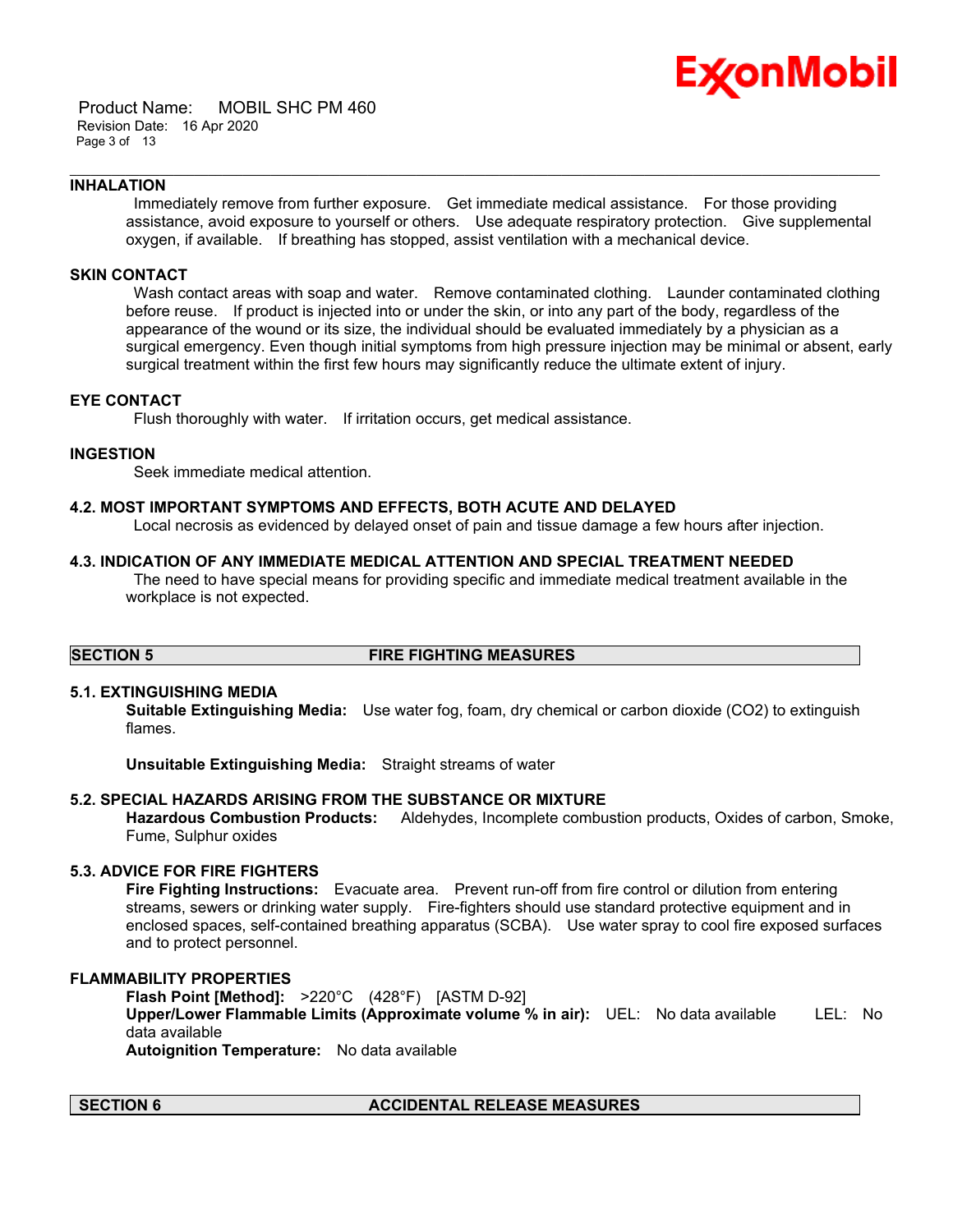

 Product Name: MOBIL SHC PM 460 Revision Date: 16 Apr 2020 Page 4 of 13

# **6.1. PERSONAL PRECAUTIONS, PROTECTIVE EQUIPMENT AND EMERGENCY PROCEDURES**

# **NOTIFICATION PROCEDURES**

In the event of a spill or accidental release, notify relevant authorities in accordance with all applicable regulations.

\_\_\_\_\_\_\_\_\_\_\_\_\_\_\_\_\_\_\_\_\_\_\_\_\_\_\_\_\_\_\_\_\_\_\_\_\_\_\_\_\_\_\_\_\_\_\_\_\_\_\_\_\_\_\_\_\_\_\_\_\_\_\_\_\_\_\_\_\_\_\_\_\_\_\_\_\_\_\_\_\_\_\_\_\_\_\_\_\_\_\_\_\_\_\_\_\_\_\_\_\_\_\_\_\_\_\_\_\_\_\_\_\_\_\_\_\_

# **PROTECTIVE MEASURES**

Avoid contact with spilled material. See Section 5 for fire fighting information. See the Hazard Identification Section for Significant Hazards. See Section 4 for First Aid Advice. See Section 8 for advice on the minimum requirements for personal protective equipment. Additional protective measures may be necessary, depending on the specific circumstances and/or the expert judgment of the emergency responders.

# **6.2. ENVIRONMENTAL PRECAUTIONS**

Large Spills: Dyke far ahead of liquid spill for later recovery and disposal. Prevent entry into waterways, sewers, basements or confined areas.

### **6.3. METHODS AND MATERIAL FOR CONTAINMENT AND CLEANING UP**

**Land Spill:** Stop leak if you can do so without risk. Recover by pumping or with suitable absorbent.

**Water Spill:** Stop leak if you can do so without risk. Confine the spill immediately with booms. Warn other shipping. Remove from the surface by skimming or with suitable absorbents. Seek the advice of a specialist before using dispersants.

Water spill and land spill recommendations are based on the most likely spill scenario for this material; however, geographic conditions, wind, temperature, (and in the case of a water spill) wave and current direction and speed may greatly influence the appropriate action to be taken. For this reason, local experts should be consulted. Note: Local regulations may prescribe or limit action to be taken.

# **6.4. REFERENCES TO OTHER SECTIONS**

See Sections 8 and 13.

# **SECTION 7 HANDLING AND STORAGE**

# **7.1. PRECAUTIONS FOR SAFE HANDLING**

Avoid all personal contact. Prevent small spills and leakage to avoid slip hazard. Material can accumulate static charges which may cause an electrical spark (ignition source). When the material is handled in bulk, an electrical spark could ignite any flammable vapors from liquids or residues that may be present (e.g., during switch-loading operations). Use proper bonding and/or earthing procedures. However, bonding and earthing may not eliminate the hazard from static accumulation. Consult local applicable standards for guidance. Additional references include American Petroleum Institute 2003 (Protection Against Ignitions Arising out of Static, Lightning and Stray Currents) or National Fire Protection Agency 77 (Recommended Practice on Static Electricity) or CENELEC CLC/TR 50404 (Electrostatics - Code of practice for the avoidance of hazards due to static electricity).

**Static Accumulator:** This material is a static accumulator.

# **7.2. CONDITIONS FOR SAFE STORAGE, INCLUDING ANY INCOMPATIBILITIES**

The type of container used to store the material may affect static accumulation and dissipation. Do not store in open or unlabelled containers.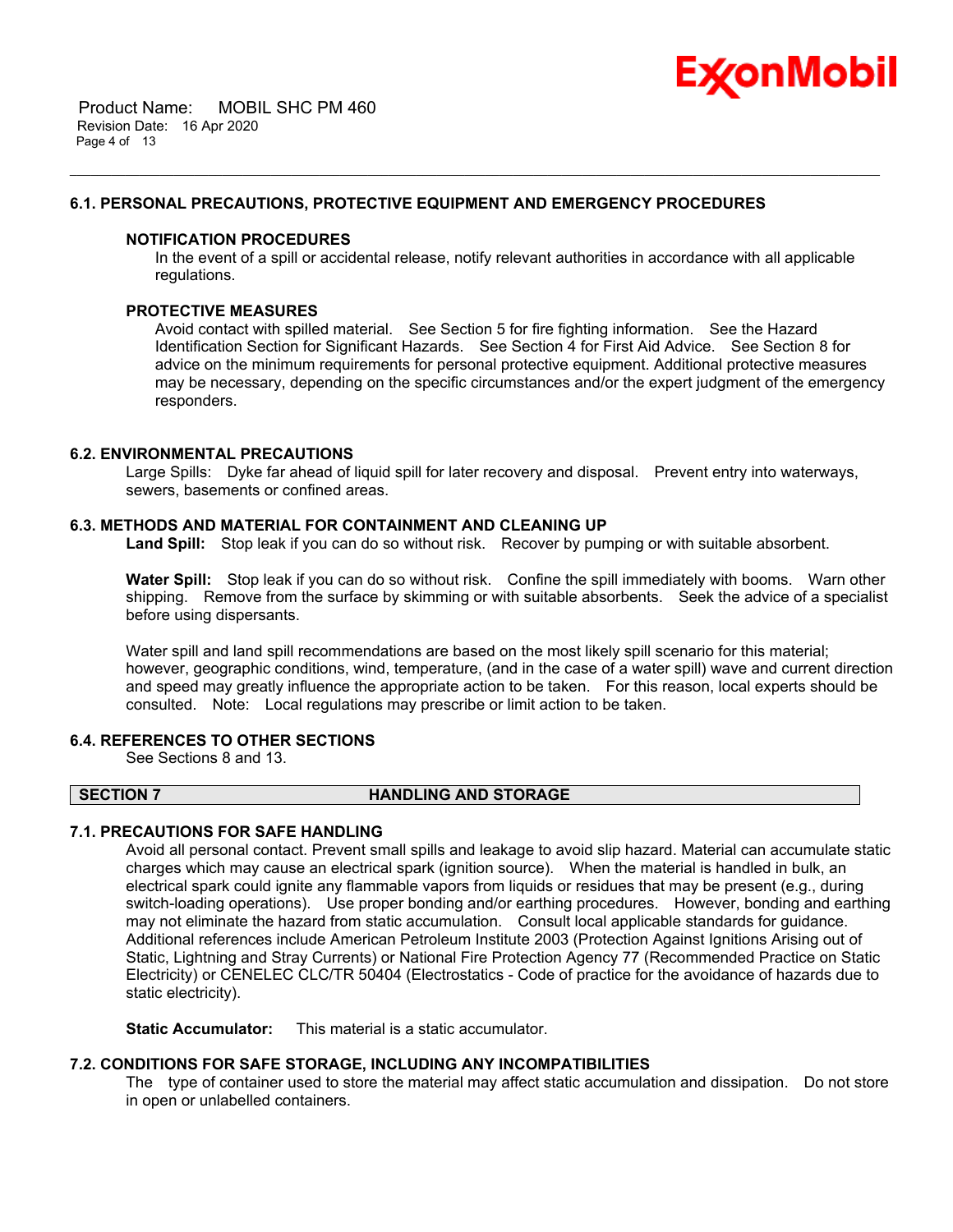

 Product Name: MOBIL SHC PM 460 Revision Date: 16 Apr 2020 Page 5 of 13

# **7.3. SPECIFIC END USES**

Section 1 informs about identified end-uses. No industrial or sector specific guidance available.

\_\_\_\_\_\_\_\_\_\_\_\_\_\_\_\_\_\_\_\_\_\_\_\_\_\_\_\_\_\_\_\_\_\_\_\_\_\_\_\_\_\_\_\_\_\_\_\_\_\_\_\_\_\_\_\_\_\_\_\_\_\_\_\_\_\_\_\_\_\_\_\_\_\_\_\_\_\_\_\_\_\_\_\_\_\_\_\_\_\_\_\_\_\_\_\_\_\_\_\_\_\_\_\_\_\_\_\_\_\_\_\_\_\_\_\_\_

#### **SECTION 8 EXPOSURE CONTROLS / PERSONAL PROTECTION**

# **8.1. CONTROL PARAMETERS**

#### **EXPOSURE LIMIT VALUES**

#### **Exposure limits/standards (Note: Exposure limits are not additive):**

| Substance Name                        | Form      | Limit/Standard |                  |  | <b>Note</b> | Source       |
|---------------------------------------|-----------|----------------|------------------|--|-------------|--------------|
| Distillates (petroleum), hydrotreated |           | TWA            | $5 \text{ mg/m}$ |  |             | <b>ACGIH</b> |
| heavy paraffinic                      | Inhalable |                |                  |  |             |              |
|                                       | fraction. |                |                  |  |             |              |

**Exposure limits/standards for materials that can be formed when handling this product:** When mists/aerosols can occur the following is recommended:  $5 \text{ mg/m}^3$  - ACGIH TLV (inhalable fraction).

Note: Information about recommended monitoring procedures can be obtained from the relevant agency(ies)/institute(s):

# **DERIVED NO EFFECT LEVEL (DNEL)/DERIVED MINIMAL EFFECT LEVEL (DMEL)**

#### **Worker**

| <b>Substance Name</b>                 | Dermal | Inhalation              |
|---------------------------------------|--------|-------------------------|
| Distillates (petroleum), hydrotreated | NA     | 5.4 mg/m3 DNEL, Chronic |
| heavy paraffinic                      |        | Exposure, Local Effects |

#### **Consumer**

| <b>Substance Name</b>                 | Dermal | Inhalation                    | Oral |
|---------------------------------------|--------|-------------------------------|------|
| Distillates (petroleum), hydrotreated | I NA   | 11.2 mg/m3 DNEL, Chronic   NA |      |
| heavy paraffinic                      |        | Exposure, Local Effects       |      |

Note: The Derived No Effect Level (DNEL) is an estimated safe level of exposure that is derived from toxicity data in accord with specific guidance within the European REACH regulation. The DNEL may differ from an Occupational Exposure Limit (OEL) for the same chemical. OELs may be recommended by an individual company, a governmental regulatory body or an expert organization, such as the Scientific Committee for Occupational Exposure Limits (SCOEL) or the American Conference of Governmental Industrial Hygienists (ACGIH). OELs are considered to be safe exposure levels for a typical worker in an occupational setting for an 8-hour work shift, 40 hour work week, as a time weighted average (TWA) or a 15 minute short-term exposure limit (STEL). While also considered to be protective of health, OELs are derived by a process different from that of REACH.

# **PREDICTED NO EFFECT CONCENTRATION (PNEC)**

| l Substance Name | lAɑua   | lAqua    | <b>A</b> qua   | <b>Sewage</b>     | <b>Sediment</b> | lSoil | <b>Oral</b>         |
|------------------|---------|----------|----------------|-------------------|-----------------|-------|---------------------|
|                  | lífresh | l(marine | l(intermittent | <b>Itreatment</b> |                 |       | <b>I</b> (secondar∨ |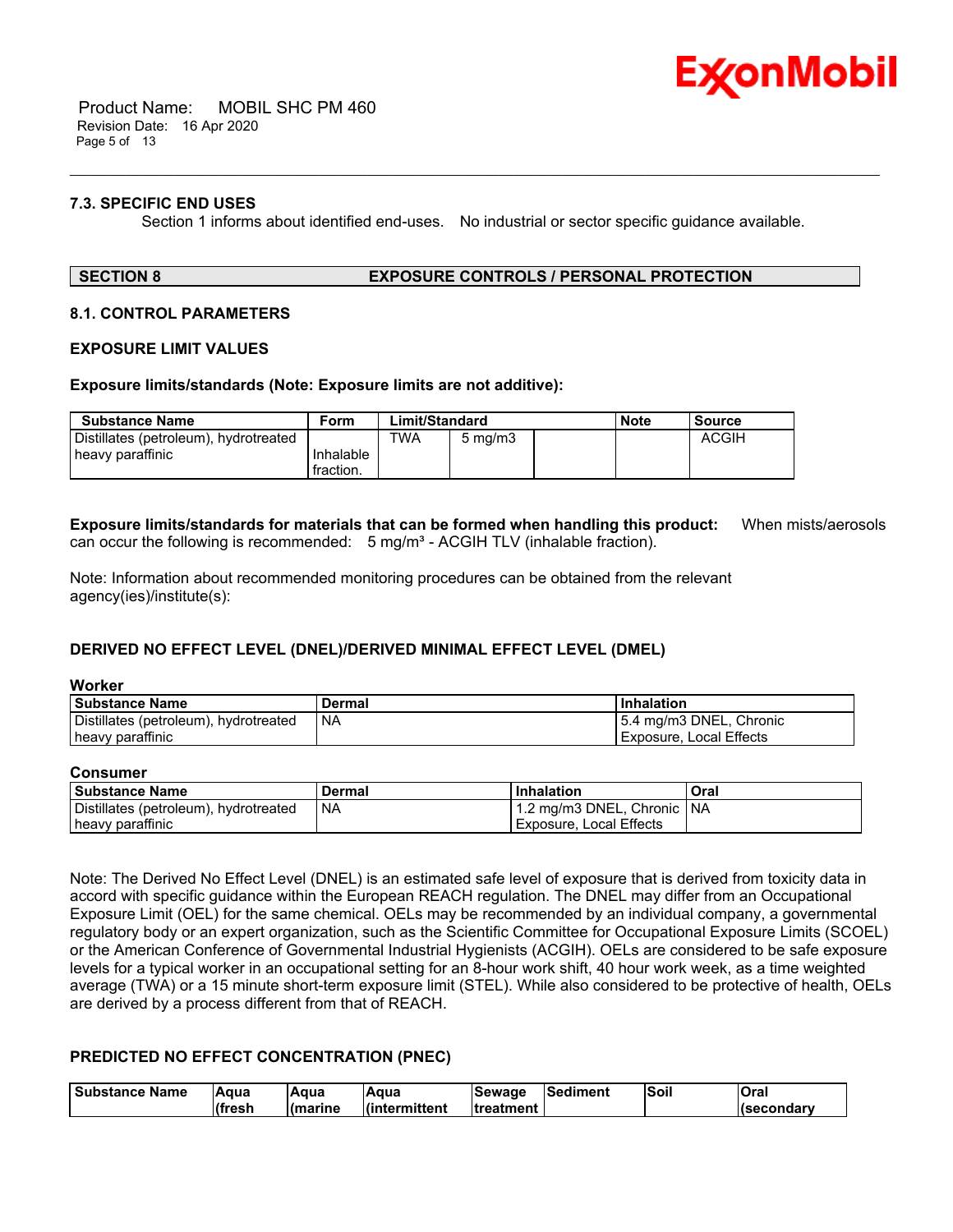

 Product Name: MOBIL SHC PM 460 Revision Date: 16 Apr 2020 Page 6 of 13

|                    | lwater) | (water     | (release   | <b>plant</b> |     |            | poisoning)                |
|--------------------|---------|------------|------------|--------------|-----|------------|---------------------------|
| Distillates        | INA     | <b>INA</b> | <b>INA</b> | <b>NA</b>    | INA | <b>INA</b> | $9.33 \,\mathrm{mg / kg}$ |
| (petroleum),       |         |            |            |              |     |            | (food)                    |
| hydrotreated heavy |         |            |            |              |     |            |                           |
| paraffinic         |         |            |            |              |     |            |                           |

# **8.2. EXPOSURE CONTROLS**

## **ENGINEERING CONTROLS**

The level of protection and types of controls necessary will vary depending upon potential exposure conditions. Control measures to consider:

No special requirements under ordinary conditions of use and with adequate ventilation.

# **PERSONAL PROTECTION**

Personal protective equipment selections vary based on potential exposure conditions such as applications, handling practices, concentration and ventilation. Information on the selection of protective equipment for use with this material, as provided below, is based upon intended, normal usage.

**Respiratory Protection:** If engineering controls do not maintain airborne contaminant concentrations at a level which is adequate to protect worker health, an approved respirator may be appropriate. Respirator selection, use, and maintenance must be in accordance with regulatory requirements, if applicable. Types of respirators to be considered for this material include:

No special requirements under ordinary conditions of use and with adequate ventilation.

For high airborne concentrations, use an approved supplied-air respirator, operated in positive pressure mode. Supplied air respirators with an escape bottle may be appropriate when oxygen levels are inadequate, gas/vapour warning properties are poor, or if air purifying filter capacity/rating may be exceeded.

**Hand Protection:** Any specific glove information provided is based on published literature and glove manufacturer data. Glove suitability and breakthrough time will differ depending on the specific use conditions. Contact the glove manufacturer for specific advice on glove selection and breakthrough times for your use conditions. Inspect and replace worn or damaged gloves. The types of gloves to be considered for this material include:

 Chemical resistant gloves are recommended. Nitrile, minimum 0.38 mm thickness or comparable protective barrier material with a high performance level for continuous contact use conditions, permeation breakthrough minimum 480 minutes in accordance with CEN standards EN 420 and EN 374.

**Eye Protection:** If contact is likely, safety glasses with side shields are recommended.

**Skin and Body Protection:** Any specific clothing information provided is based on published literature or manufacturer data. The types of clothing to be considered for this material include: Chemical/oil resistant clothing is recommended.

**Specific Hygiene Measures:** Always observe good personal hygiene measures, such as washing after handling the material and before eating, drinking, and/or smoking. Routinely wash work clothing and protective equipment to remove contaminants. Discard contaminated clothing and footwear that cannot be cleaned. Practice good housekeeping.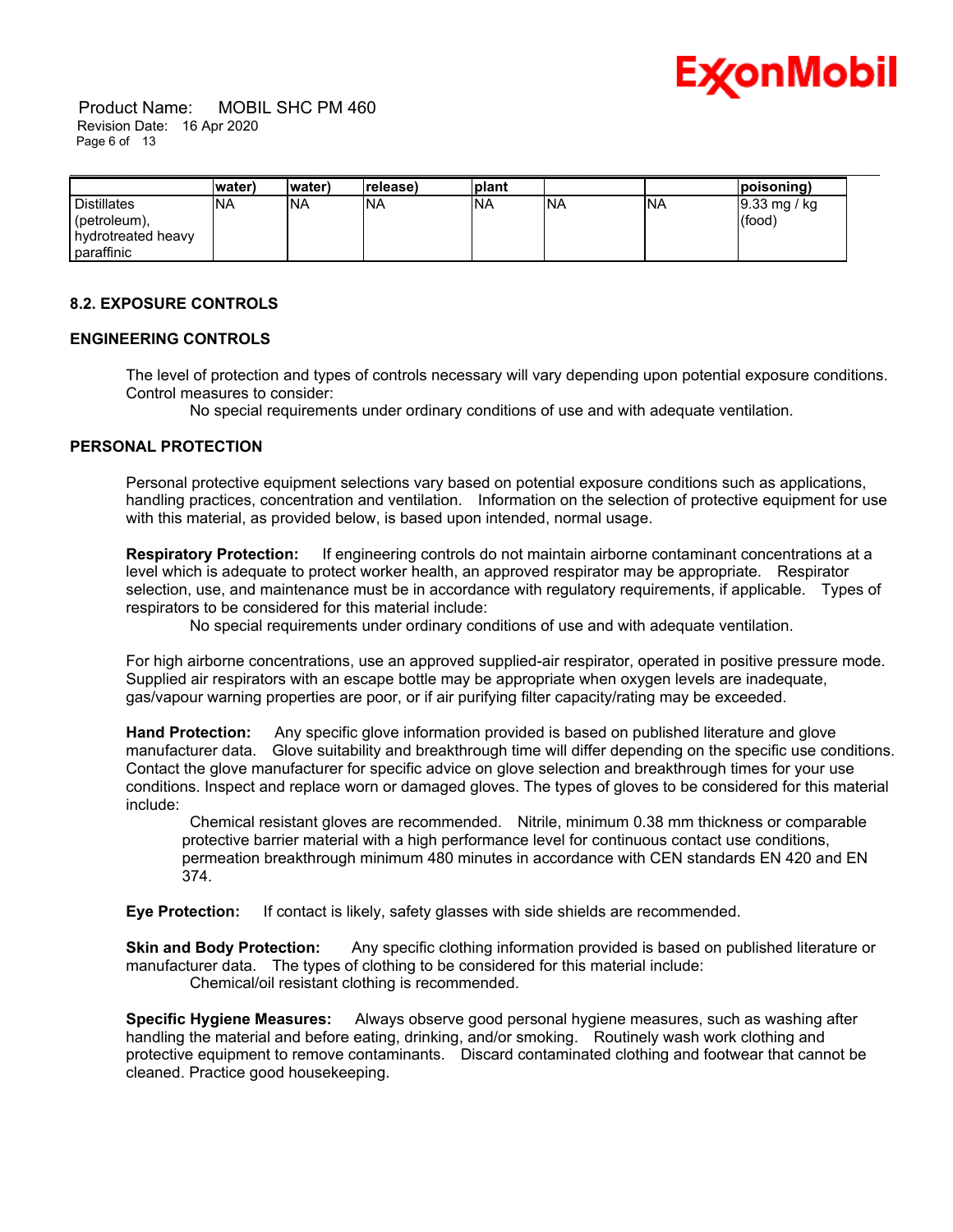

 Product Name: MOBIL SHC PM 460 Revision Date: 16 Apr 2020 Page 7 of 13

# **ENVIRONMENTAL CONTROLS**

 Comply with applicable environmental regulations limiting discharge to air, water and soil. Protect the environment by applying appropriate control measures to prevent or limit emissions.

# **SECTION 9 PHYSICAL AND CHEMICAL PROPERTIES**

**Note: Physical and chemical properties are provided for safety, health and environmental considerations only and may not fully represent product specifications. Contact the Supplier for additional information.**

\_\_\_\_\_\_\_\_\_\_\_\_\_\_\_\_\_\_\_\_\_\_\_\_\_\_\_\_\_\_\_\_\_\_\_\_\_\_\_\_\_\_\_\_\_\_\_\_\_\_\_\_\_\_\_\_\_\_\_\_\_\_\_\_\_\_\_\_\_\_\_\_\_\_\_\_\_\_\_\_\_\_\_\_\_\_\_\_\_\_\_\_\_\_\_\_\_\_\_\_\_\_\_\_\_\_\_\_\_\_\_\_\_\_\_\_\_

# **9.1. INFORMATION ON BASIC PHYSICAL AND CHEMICAL PROPERTIES**

**Physical State:** Liquid **Colour:** Amber **Odour:** Characteristic **Odour Threshold:** No data available **pH:** Not technically feasible **Melting Point:** Not technically feasible **Freezing Point:** No data available **Initial Boiling Point / and Boiling Range:** > 260°C (500°F) [Estimated] **Flash Point [Method]:** >220°C (428°F) [ASTM D-92] **Evaporation Rate (n-butyl acetate = 1):** No data available **Flammability (Solid, Gas):** Not technically feasible **Upper/Lower Flammable Limits (Approximate volume % in air):** UEL: No data available LEL: No data available **Vapour Pressure:** < 0.013 kPa (0.1 mm Hg) at 20 °C [Estimated] **Vapour Density (Air = 1):** > 2 at 101 kPa [Estimated] **Relative Density (at 15.6 °C):** 0.866 [ASTM D1298] **Solubility(ies): water** Negligible **Partition coefficient (n-Octanol/Water Partition Coefficient):** No data available **Autoignition Temperature:** No data available **Decomposition Temperature:** No data available **Viscosity:** 483 cSt (483 mm2/sec) at 40ºC | 43.6 cSt (43.6 mm2/sec) at 100°C [ASTM D 445] **Explosive Properties:** None **Oxidizing Properties:** None

# **9.2. OTHER INFORMATION**

**Pour Point:** -27°C (-17°F) [ASTM D97]

#### **SECTION 10 STABILITY AND REACTIVITY**

**10.1. REACTIVITY:** See sub-sections below.

**10.2. CHEMICAL STABILITY:** Material is stable under normal conditions.

**10.3. POSSIBILITY OF HAZARDOUS REACTIONS:** Hazardous polymerization will not occur.

**10.4. CONDITIONS TO AVOID:** Excessive heat. High energy sources of ignition.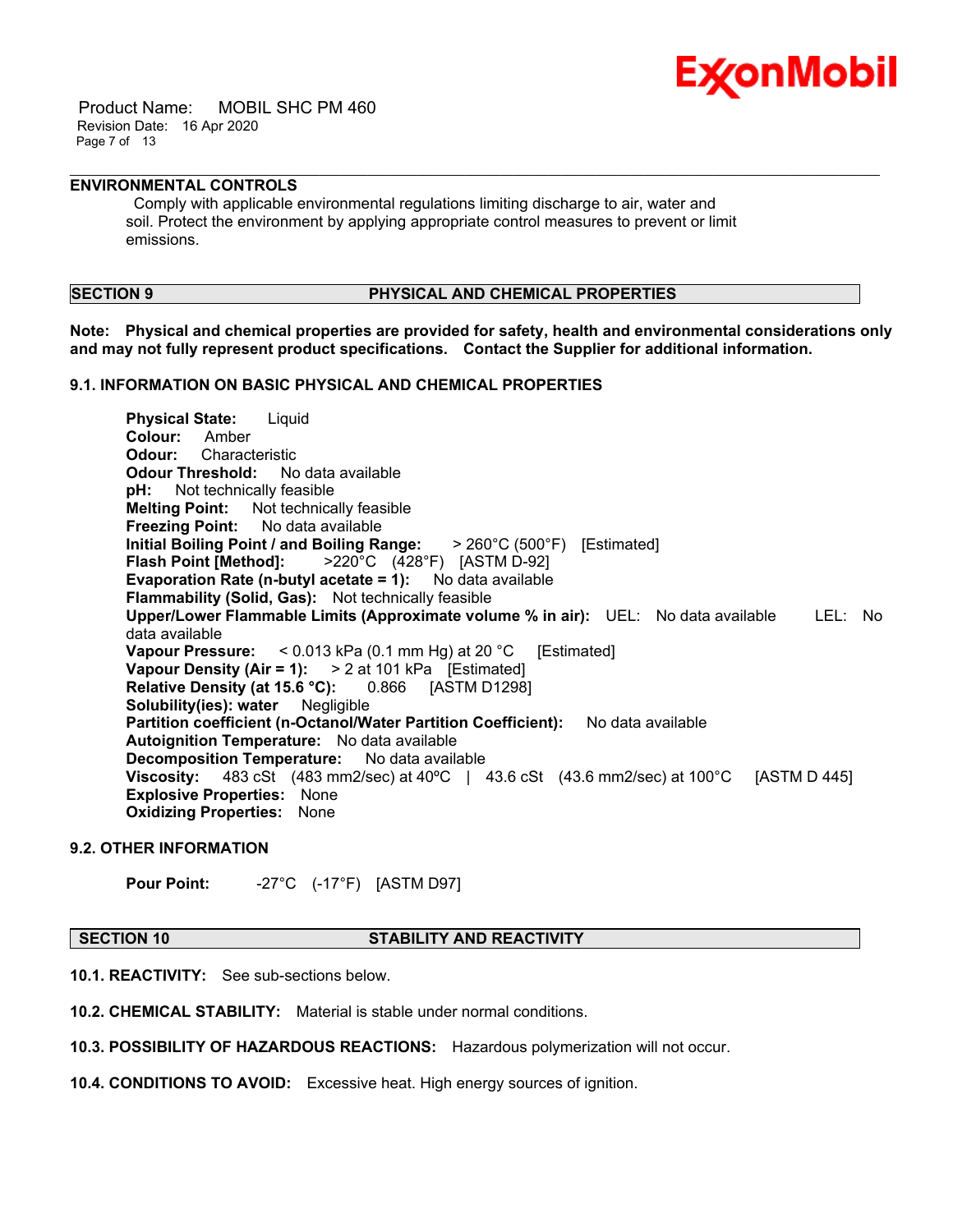

# **10.5. INCOMPATIBLE MATERIALS:** Strong oxidisers

# **10.6. HAZARDOUS DECOMPOSITION PRODUCTS:** Material does not decompose at ambient temperatures.

\_\_\_\_\_\_\_\_\_\_\_\_\_\_\_\_\_\_\_\_\_\_\_\_\_\_\_\_\_\_\_\_\_\_\_\_\_\_\_\_\_\_\_\_\_\_\_\_\_\_\_\_\_\_\_\_\_\_\_\_\_\_\_\_\_\_\_\_\_\_\_\_\_\_\_\_\_\_\_\_\_\_\_\_\_\_\_\_\_\_\_\_\_\_\_\_\_\_\_\_\_\_\_\_\_\_\_\_\_\_\_\_\_\_\_\_\_

| <b>SECTION 11</b> | <b>TOXICOLOGICAL INFORMATION</b> |
|-------------------|----------------------------------|
|-------------------|----------------------------------|

# **11.1. INFORMATION ON TOXICOLOGICAL EFFECTS**

| <b>Hazard Class</b>                                               | <b>Conclusion / Remarks</b>                                                                                       |
|-------------------------------------------------------------------|-------------------------------------------------------------------------------------------------------------------|
| Inhalation                                                        |                                                                                                                   |
| Acute Toxicity: No end point data for<br>material.                | Minimally Toxic. Based on assessment of the components.                                                           |
| Irritation: No end point data for material.                       | Negligible hazard at ambient/normal handling temperatures.                                                        |
| Ingestion                                                         |                                                                                                                   |
| Acute Toxicity: No end point data for<br>material.                | Minimally Toxic. Based on assessment of the components.                                                           |
| <b>Skin</b>                                                       |                                                                                                                   |
| Acute Toxicity: No end point data for<br>material.                | Minimally Toxic. Based on assessment of the components.                                                           |
| Skin Corrosion/Irritation: No end point data<br>for material.     | Negligible irritation to skin at ambient temperatures. Based on<br>assessment of the components.                  |
| <b>Eye</b>                                                        |                                                                                                                   |
| Serious Eye Damage/Irritation: No end point<br>data for material. | May cause mild, short-lasting discomfort to eyes. Based on<br>assessment of the components.                       |
| <b>Sensitisation</b>                                              |                                                                                                                   |
| Respiratory Sensitization: No end point data<br>for material.     | Not expected to be a respiratory sensitizer.                                                                      |
| Skin Sensitization: No end point data for<br>material.            | Not expected to be a skin sensitizer. Based on assessment of the<br>components.                                   |
| Aspiration: Data available.                                       | Not expected to be an aspiration hazard. Based on physico-<br>chemical properties of the material.                |
| Germ Cell Mutagenicity: No end point data<br>for material.        | Not expected to be a germ cell mutagen. Based on assessment of<br>the components.                                 |
| Carcinogenicity: No end point data for<br>material.               | Not expected to cause cancer. Based on assessment of the<br>components.                                           |
| Reproductive Toxicity: No end point data<br>for material.         | Contains a substance that may be a reproductive toxicant. Based<br>on assessment of the components.               |
| Lactation: No end point data for material.                        | Not expected to cause harm to breast-fed children.                                                                |
| <b>Specific Target Organ Toxicity (STOT)</b>                      |                                                                                                                   |
| Single Exposure: No end point data for<br>material.               | Not expected to cause organ damage from a single exposure.                                                        |
| Repeated Exposure: No end point data for<br>lmaterial.            | Not expected to cause organ damage from prolonged or repeated<br>exposure. Based on assessment of the components. |

# **OTHER INFORMATION**

# **For the product itself:**

Component concentrations in this formulation would not be expected to cause skin sensitization, based on tests of the components, this formulation, or similar formulations.

**Contains:**

Synthetic base oils: Not expected to cause significant health effects under conditions of normal use, based on laboratory studies with the same or similar materials. Not mutagenic or genotoxic. Not sensitising in test animals and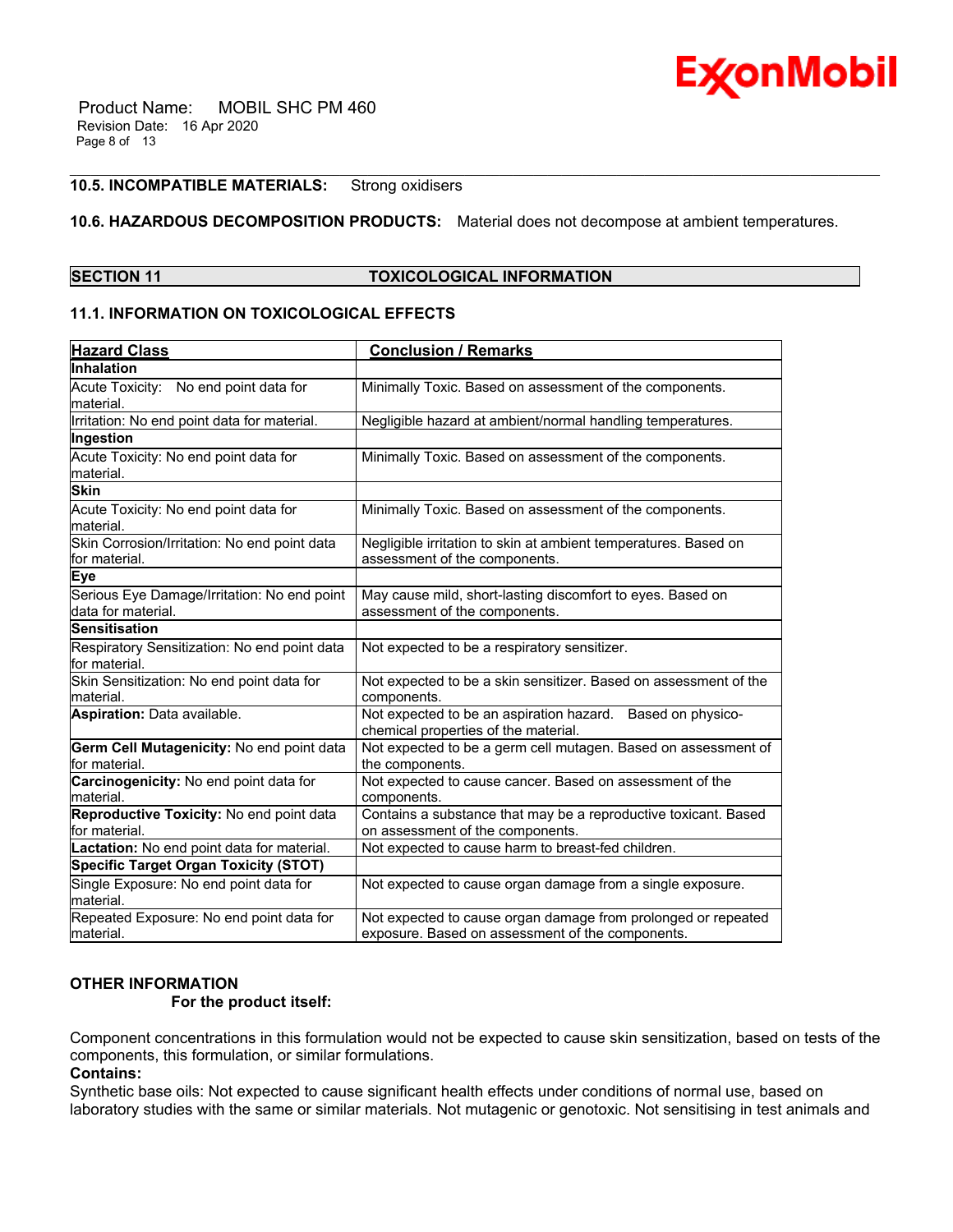

 Product Name: MOBIL SHC PM 460 Revision Date: 16 Apr 2020 Page 9 of 13

humans. Tricresyl phosphate (TCP): TCP (<9% ortho isomer) administered to rats by oral gavage in a onegeneration reproduction/developmental toxicology study adversely affected both males and females. TCP-treated male rats had decreased sperm concentration and motility, abnormal sperm morphology and adverse histologic changes in the testes and epididymides. Adverse histologic changes were also observed in the ovaries of TCP-treated female rats. The percent of sperm-positive females littering was significantly reduced in the TCP-treatment groups with only one of twenty females in the high dose group delivering young . Developmental parameters were unaffected by TCP exposure. Impaired fertility and decreased sperm motility following TCP treatment have also been reported in a reproduction toxicity study in mice.

\_\_\_\_\_\_\_\_\_\_\_\_\_\_\_\_\_\_\_\_\_\_\_\_\_\_\_\_\_\_\_\_\_\_\_\_\_\_\_\_\_\_\_\_\_\_\_\_\_\_\_\_\_\_\_\_\_\_\_\_\_\_\_\_\_\_\_\_\_\_\_\_\_\_\_\_\_\_\_\_\_\_\_\_\_\_\_\_\_\_\_\_\_\_\_\_\_\_\_\_\_\_\_\_\_\_\_\_\_\_\_\_\_\_\_\_\_

#### **SECTION 12 ECOLOGICAL INFORMATION**

The information given is based on data for the material, components of the material, or for similar materials, through the application of bridging principals.

### **12.1. TOXICITY**

Material -- Not expected to be harmful to aquatic organisms.

# **12.2. PERSISTENCE AND DEGRADABILITY**

#### **Biodegradation:**

 A component -- Expected to be inherently biodegradable Base oil component -- Expected to be persistent.

# **12.3. BIOACCUMULATIVE POTENTIAL** Not determined.

#### **12.4. MOBILITY IN SOIL**

 Majority of components -- Low solubility and floats and is expected to migrate from water to the land. Expected to partition to sediment and wastewater solids.

# **12.5. PERSISTENCE, BIOACCUMULATION AND TOXICITY FOR SUBSTANCE(S)**

Material does not meet the Reach Annex XIII criteria for PBT or vPvB.

# **12.6. OTHER ADVERSE EFFECTS**

No adverse effects are expected.

#### **SECTION 13 DISPOSAL CONSIDERATIONS**

Disposal recommendations based on material as supplied. Disposal must be in accordance with current applicable laws and regulations, and material characteristics at time of disposal.

# **13.1. WASTE TREATMENT METHODS**

 Product is suitable for burning in an enclosed controlled burner for fuel value or disposal by supervised incineration at very high temperatures to prevent formation of undesirable combustion products. Protect the environment. Dispose of used oil at designated sites. Minimize skin contact. Do not mix used oils with solvents, brake fluids or coolants.

### **European Waste Code:** 13 02 06\*

NOTE: These codes are assigned based upon the most common uses for this material and may not reflect contaminants resulting from actual use. Waste producers need to assess the actual process used when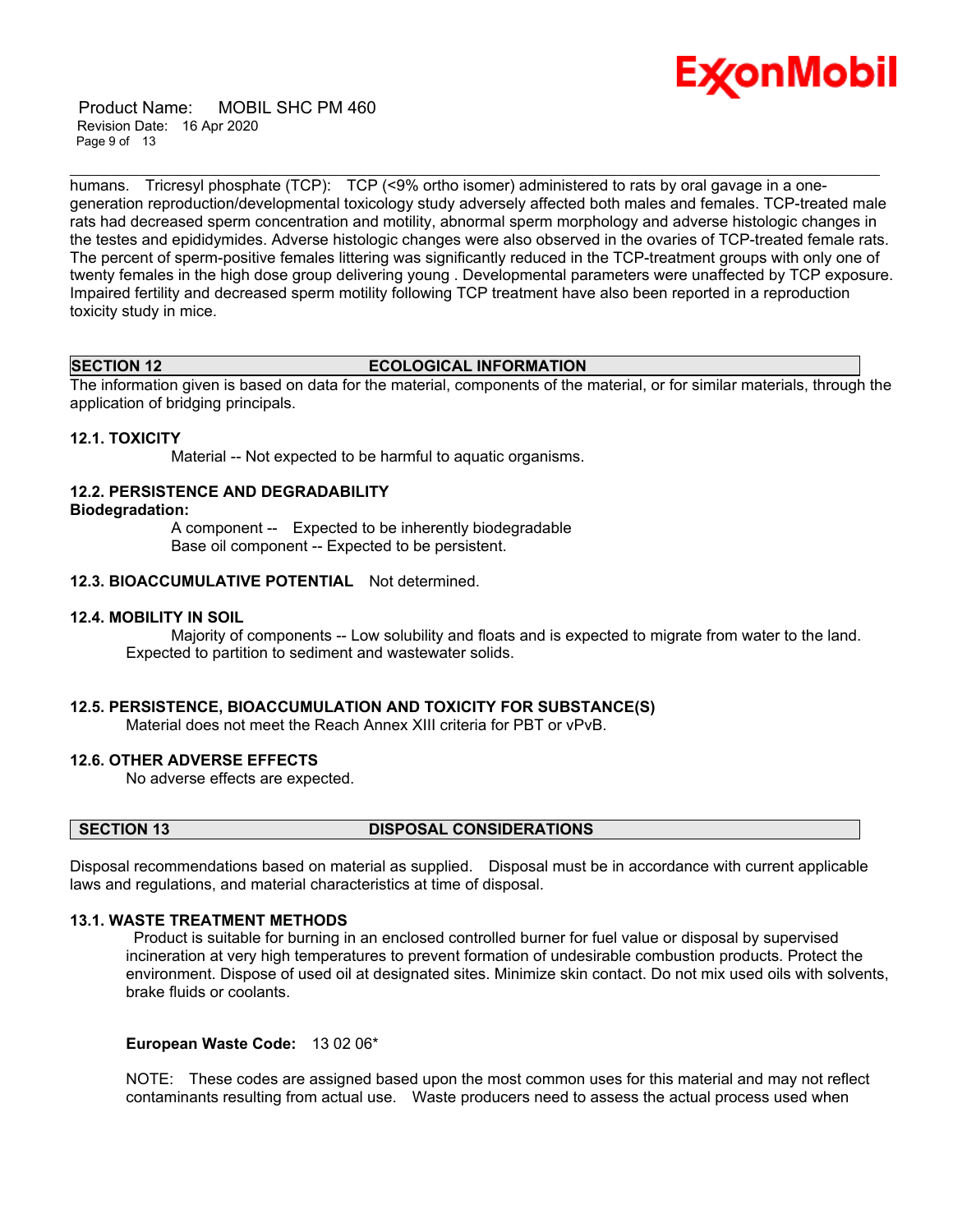

 Product Name: MOBIL SHC PM 460 Revision Date: 16 Apr 2020 Page 10 of 13

generating the waste and its contaminants in order to assign the proper waste disposal code(s).

\_\_\_\_\_\_\_\_\_\_\_\_\_\_\_\_\_\_\_\_\_\_\_\_\_\_\_\_\_\_\_\_\_\_\_\_\_\_\_\_\_\_\_\_\_\_\_\_\_\_\_\_\_\_\_\_\_\_\_\_\_\_\_\_\_\_\_\_\_\_\_\_\_\_\_\_\_\_\_\_\_\_\_\_\_\_\_\_\_\_\_\_\_\_\_\_\_\_\_\_\_\_\_\_\_\_\_\_\_\_\_\_\_\_\_\_\_

This material is considered as hazardous waste pursuant to Directive 91/689/EEC on hazardous waste, and subject to the provisions of that Directive unless Article 1(5) of that Directive applies.

**Empty Container Warning** Empty Container Warning (where applicable): Empty containers may contain residue and can be dangerous. Do not attempt to refill or clean containers without proper instructions. Empty drums should be completely drained and safely stored until appropriately reconditioned or disposed. Empty containers should be taken for recycling, recovery, or disposal through suitably qualified or licensed contractor and in accordance with governmental regulations. DO NOT PRESSURISE, CUT, WELD, BRAZE, SOLDER, DRILL, GRIND, OR EXPOSE SUCH CONTAINERS TO HEAT, FLAME, SPARKS, STATIC ELECTRICITY, OR OTHER SOURCES OF IGNITION. THEY MAY EXPLODE AND CAUSE INJURY OR DEATH.

# **SECTION 14 TRANSPORT INFORMATION**

**LAND (ADR/RID): 14.1-14.6** Not Regulated for Land Transport

**INLAND WATERWAYS (ADN): 14.1-14.6** Not Regulated for Inland Waterways Transport

**SEA (IMDG): 14.1-14.6** Not Regulated for Sea Transport according to IMDG-Code

#### **SEA (MARPOL 73/78 Convention - Annex II):**

- **14.7. Transport in bulk according to Annex II of MARPOL 73/78 and the IBC Code** Not classified according to Annex II
- **AIR (IATA): 14.1-14.6** Not Regulated for Air Transport

### **SECTION 15 REGULATORY INFORMATION**

### **REGULATORY STATUS AND APPLICABLE LAWS AND REGULATIONS**

**Listed or exempt from listing/notification on the following chemical inventories (May contain substance(s) subject to notification to the EPA Active TSCA inventory prior to import to USA):** AIIC, DSL, IECSC, KECI, PICCS, TCSI, TSCA

 **Special Cases:**

| Inventory    | <b>Status</b>             |
|--------------|---------------------------|
| <b>ENCS</b>  | <b>Restrictions Apply</b> |
| <b>NZIOC</b> | Not determined            |

# **15.1. SAFETY, HEALTH AND ENVIRONMENTAL REGULATIONS/LEGISLATION SPECIFIC FOR THE SUBSTANCE OR MIXTURE**

**Applicable EU Directives and Regulations:**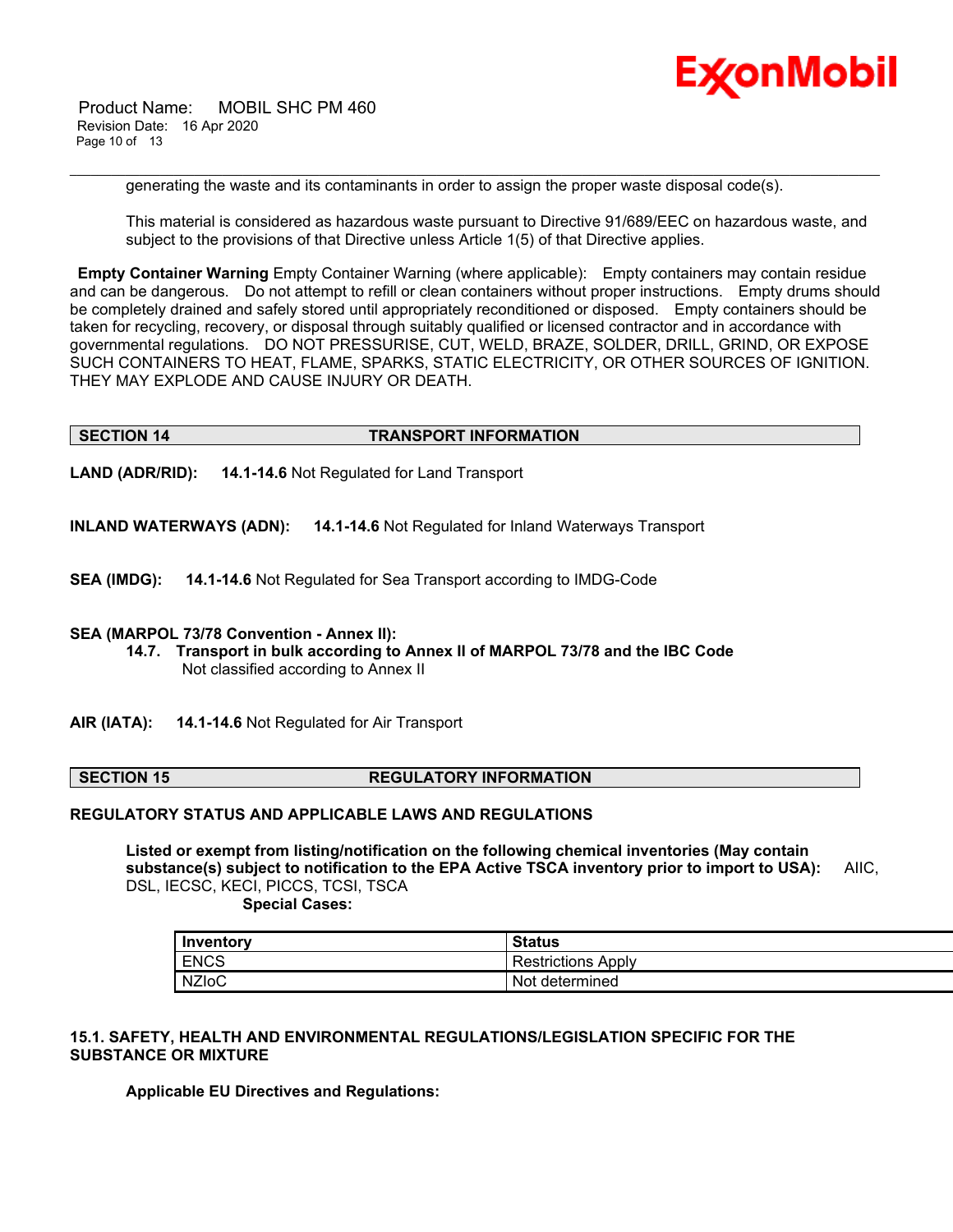

 Product Name: MOBIL SHC PM 460 Revision Date: 16 Apr 2020 Page 11 of 13

\_\_\_\_\_\_\_\_\_\_\_\_\_\_\_\_\_\_\_\_\_\_\_\_\_\_\_\_\_\_\_\_\_\_\_\_\_\_\_\_\_\_\_\_\_\_\_\_\_\_\_\_\_\_\_\_\_\_\_\_\_\_\_\_\_\_\_\_\_\_\_\_\_\_\_\_\_\_\_\_\_\_\_\_\_\_\_\_\_\_\_\_\_\_\_\_\_\_\_\_\_\_\_\_\_\_\_\_\_\_\_\_\_\_\_\_\_ 1907/2006 [... on the Registration, Evaluation, Authorisation and Restriction of Chemicals ... and amendments thereto] 1272/2008 [on classification, labelling and packaging of substances and mixtures.. and amendments thereto]

# **15.2. CHEMICAL SAFETY ASSESSMENT**

**REACH Information:** A Chemical Safety Assessment has been carried out for one or more substances present in the material.

**SECTION 16 OTHER INFORMATION** 

**REFERENCES:** Sources of information used in preparing this SDS included one or more of the following: results from in house or supplier toxicology studies, CONCAWE Product Dossiers, publications from other trade associations, such as the EU Hydrocarbon Solvents REACH Consortium, U.S. HPV Program Robust Summaries, the EU IUCLID Data Base, U.S. NTP publications, and other sources, as appropriate.

|               | List of abbreviations and acronyms that could be (but not necessarily are) used in this safety data sheet: |
|---------------|------------------------------------------------------------------------------------------------------------|
| Acronym       | <b>Full text</b>                                                                                           |
| N/A           | Not applicable                                                                                             |
| N/D           | Not determined                                                                                             |
| <b>NE</b>     | Not established                                                                                            |
| <b>VOC</b>    | Volatile Organic Compound                                                                                  |
| <b>AIIC</b>   | Australian Inventory of Industrial Chemicals                                                               |
| AIHA WEEL     | American Industrial Hygiene Association Workplace Environmental Exposure Limits                            |
| <b>ASTM</b>   | ASTM International, originally known as the American Society for Testing and Materials (ASTM)              |
| <b>DSL</b>    | Domestic Substance List (Canada)                                                                           |
| <b>EINECS</b> | European Inventory of Existing Commercial Substances                                                       |
| <b>ELINCS</b> | European List of Notified Chemical Substances                                                              |
| <b>ENCS</b>   | Existing and new Chemical Substances (Japanese inventory)                                                  |
| <b>IECSC</b>  | Inventory of Existing Chemical Substances in China                                                         |
| KECI          | Korean Existing Chemicals Inventory                                                                        |
| <b>NDSL</b>   | Non-Domestic Substances List (Canada)                                                                      |
| <b>NZIOC</b>  | New Zealand Inventory of Chemicals                                                                         |
| <b>PICCS</b>  | Philippine Inventory of Chemicals and Chemical Substances                                                  |
| <b>TLV</b>    | Threshold Limit Value (American Conference of Governmental Industrial Hygienists)                          |
| TSCA          | Toxic Substances Control Act (U.S. inventory)                                                              |
| <b>UVCB</b>   | Substances of Unknown or Variable composition, Complex reaction products or Biological materials           |
| LC.           | Lethal Concentration                                                                                       |
| LD            | Lethal Dose                                                                                                |
| LL.           | Lethal Loading                                                                                             |
| EC.           | <b>Effective Concentration</b>                                                                             |
| EL            | <b>Effective Loading</b>                                                                                   |
| <b>NOEC</b>   | No Observable Effect Concentration                                                                         |
| <b>NOELR</b>  | No Observable Effect Loading Rate                                                                          |

# **KEY TO THE H-CODES CONTAINED IN SECTION 3 OF THIS DOCUMENT (for information only):**

Asp. Tox. 1 H304: May be fatal if swallowed and enters airways; Aspiration, Cat 1 Skin Irrit. 2 H315: Causes skin irritation; Skin Corr/Irritation, Cat 2 Skin Sens. 1 H317: May cause allergic skin reaction; Skin Sensitization, Cat 1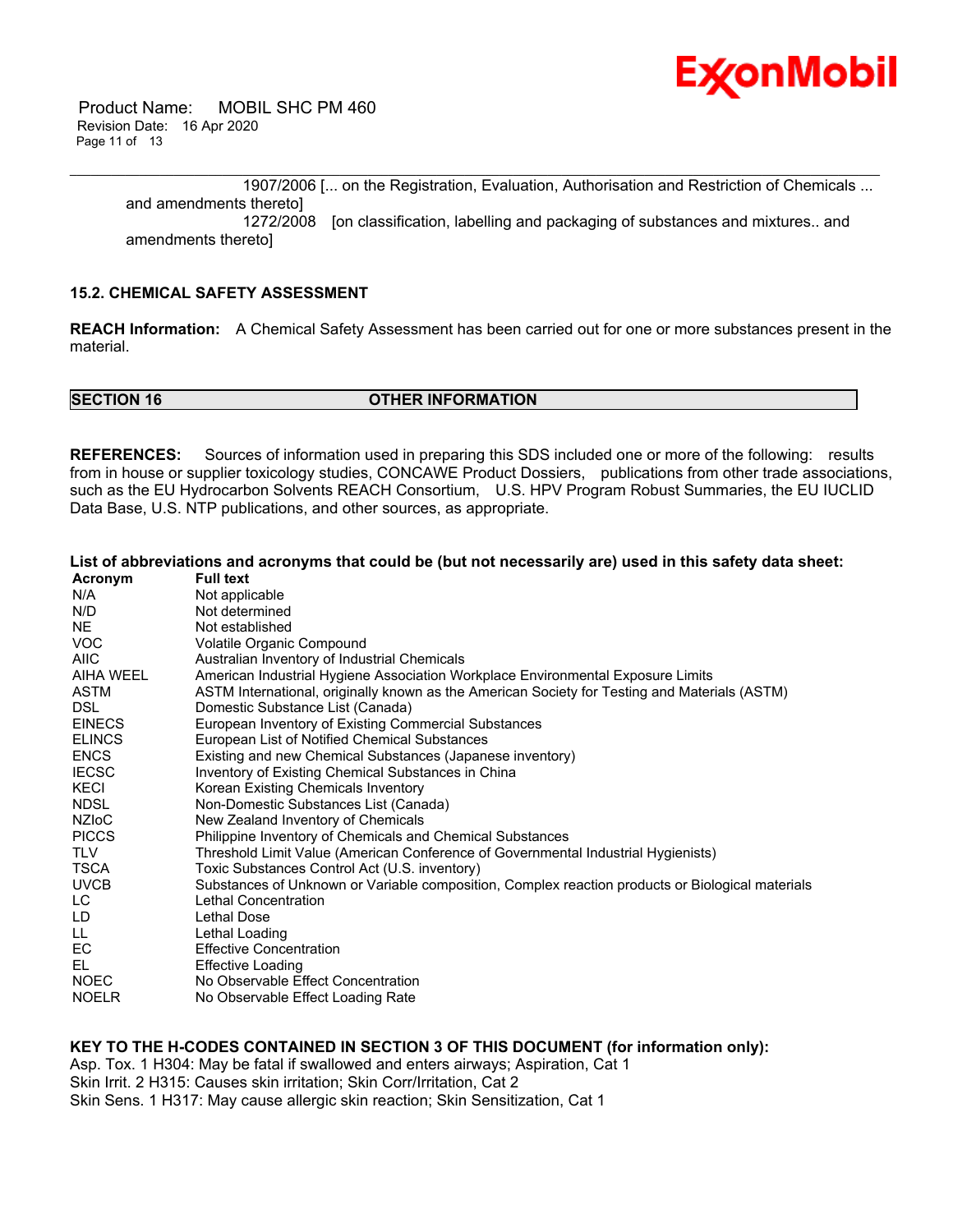

 Product Name: MOBIL SHC PM 460 Revision Date: 16 Apr 2020 Page 12 of 13

Eye Irrit. 2 H319: Causes serious eye irritation; Serious Eye Damage/Irr, Cat 2 Repr. 2 H361f: Suspected of damaging fertility; Repro Tox, Cat 2 (Fertility) Aquatic Acute 1 H400: Very toxic to aquatic life; Acute Env Tox, Cat 1 Aquatic Chronic 1 H410: Very toxic to aquatic life with long lasting effects; Chronic Env Tox, Cat 1 Aquatic Chronic 4 H413: May cause long lasting harmful effects to aquatic life; Chronic Env Tox, Cat 4 **THIS SAFETY DATA SHEET CONTAINS THE FOLLOWING REVISIONS:** Composition: Component Table for REACH information was modified. Composition: Concentration Footnote information was modified. Composition: Defined as statement (CLP) information was modified. Composition: Footnotes information was modified. dnel table notes information was modified. Hazard Identification: Section 3 Footnotes for CLP tables information was modified. Section 01: Product Code information was modified. Section 01: Product Intended Use Phrases information was modified. Section 01: Product Intended Use information was modified. Section 01: Supplier Mailing Address information was modified. Section 04: First Aid Ingestion information was modified. Section 04: First Aid Skin information was modified. Section 06: Accidental Release Measures - Environmental Precautions information was modified. Section 06: Protective Measures information was modified. Section 07: Handling and Storage - Handling information was modified. Section 08: Environmental Control - Note information was modified. Section 08: Exposure Limits Table information was modified. Section 08: Personal Protection information was modified. Section 09: Phys/Chem Properties Note information was modified. Section 11: Additional Health Information information was modified. Section 11: Chronic Tox - Component information was modified. Section 11: Other Health Effects information was modified. Section 12: Ecological Information - Acute Aquatic Toxicity information was modified. Section 12: Ecological Information - Biodegradation information was modified. Section 12: Ecological Information - Mobility information was modified. Section 12: PBT/vPvB information was modified. Section 13: Disposal Considerations - Disposal Recommendations information was modified. Section 13: Disposal Recommendations - Note information was modified. Section 13: European Waste Code Hazardous Note information was modified. Section 13: European Waste Codes - NOTE information was modified. Section 14: IMO ANNEX II - Default information was modified. Section 15: EU Directives and Regulations information was modified. Section 15: National Chemical Inventory Listing information was modified. Section 16: HCode Key information was modified. Section 16: MSN, MAT ID information was modified. Section 16: Source Reference information was modified.

\_\_\_\_\_\_\_\_\_\_\_\_\_\_\_\_\_\_\_\_\_\_\_\_\_\_\_\_\_\_\_\_\_\_\_\_\_\_\_\_\_\_\_\_\_\_\_\_\_\_\_\_\_\_\_\_\_\_\_\_\_\_\_\_\_\_\_\_\_\_\_\_\_\_\_\_\_\_\_\_\_\_\_\_\_\_\_\_\_\_\_\_\_\_\_\_\_\_\_\_\_\_\_\_\_\_\_\_\_\_\_\_\_\_\_\_\_

The information and recommendations contained herein are, to the best of ExxonMobil's knowledge and belief, accurate and reliable as of the date issued. You can contact ExxonMobil to insure that this document is the most current available from ExxonMobil. The information and recommendations are offered for the user's consideration and examination. It is the user's responsibility to satisfy itself that the product is suitable for the intended use. If buyer repackages this product, it is the user's responsibility to insure proper health, safety and other necessary information is

-----------------------------------------------------------------------------------------------------------------------------------------------------